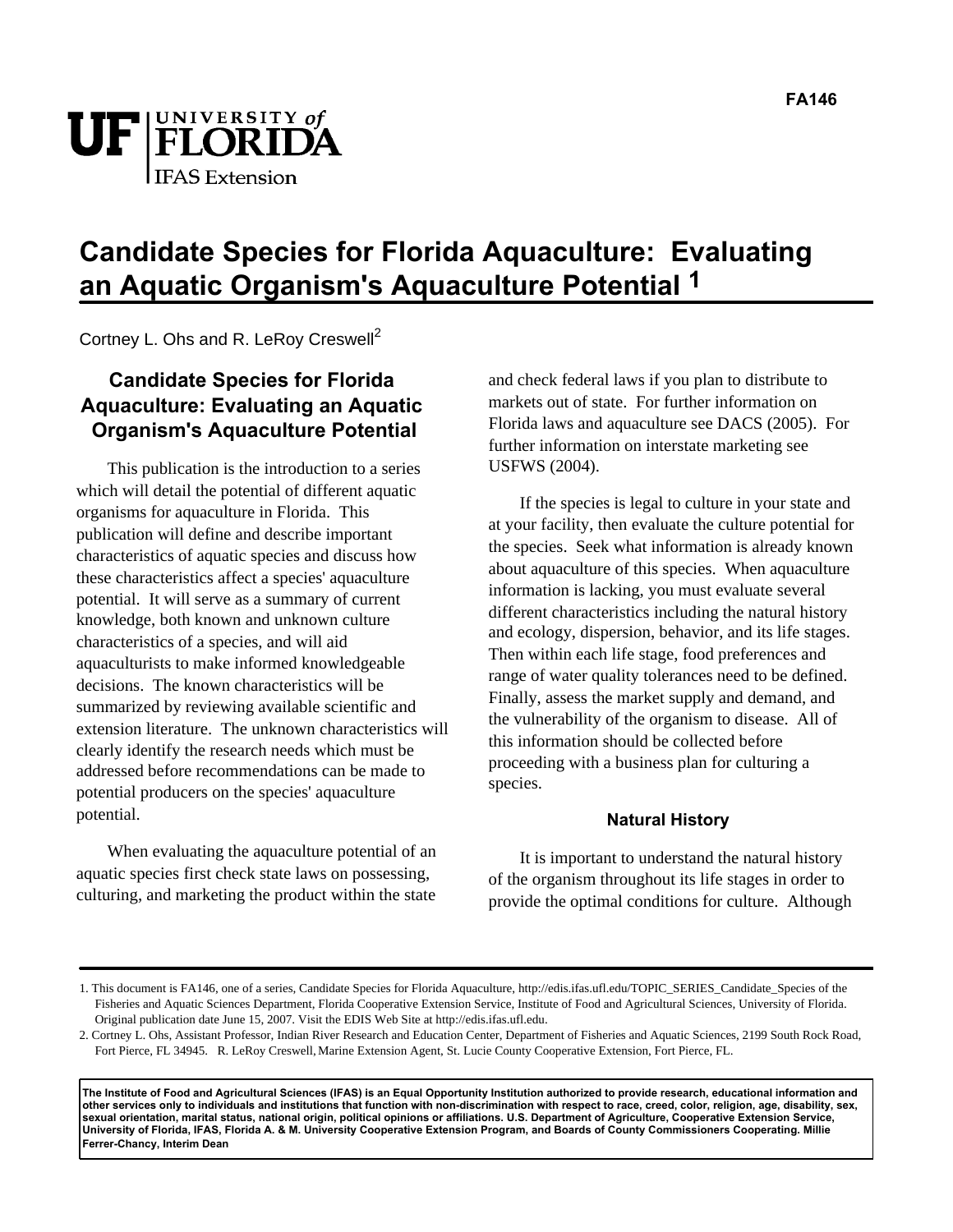the aquaculture environment does not mimic the natural environment of the cultured species (e.g., stocking density, feeding), any information that provides the optimal environmental conditions of the species should establish the appropriate culture conditions (e.g., water quality, light cycle and intensity) for the various life stages. Most of the needed information on the natural history of an organism is available in the scientific literature. However, this information has not been summarized with an aquaculture perspective.

#### **Culture Techniques**

The environmental conditions and culture methods will vary widely between species and also between life stages of individual species. Again, the natural history of the species will provide important insights into the culture conditions for each life stage. The culture techniques and conditions will be dictated by the natural history of the organism during all the life stages. Generally the culture techniques are divided into broodstock, hatchery, nursery, and growout stages. Each stage will be addressed separately in the following.

#### **Broodstock**

Broodstock is the term used to identify the parent stock of the cultured species. Broodstock acquired from the wild should be quarantined for a period of time sufficient to ensure that no parasites or pathogens are introduced into the culture environment. This may involve disease screening by aquatic veterinarians and using chemical treatments to ensure the brood are parasite and pathogen free. For more information on quarantine techniques to prevent pathogen introduction for broodstock see EDIS FA099, FA100, and FA101. When broodstock arise from previous culture cycles it is less critical to quarantine them because the pathogens may already be present but have not manifested in a disease. Proper handling of the broodstock is important to prevent stress and depressed immunity, thus handling broodstock fish typically occurs after anesthetizing them with either tricaine (tricaine methanesulfate, MS-222, Tricaine-S, and Meta-caine), Eugenol, Iso-eugenol, quinaldine, or metomadate. The choice of anesthetic will depend on species and associated

laws. The use of anesthetics is discussed in IVIS Document No. A1412.0701.

Artificial spawning techniques simulate natural pre-spawn changes in the environment, usually temperature, photoperiod, and/or salinity manipulation. These changes may initiate spawning activity but the frequency can be highly variable within individuals in the entire population. Therefore, in many fish species various hormones are used to synchronize spawning activity of the entire population. This is necessary for efficient management of a hatchery because a sufficient population of larvae is necessary at one time to justify the time and expense to culture. Hormones are commonly injected or a time release implant is used. For further information on the use of spawning hormones used for fish see SRAC 421-426.

#### **Hatchery**

Once the broodstock have spawned the hatchery stage begins. Since eggs are fertilized and incubated in many different ways in nature, the aquaculturist should make every effort to duplicate natural conditions.

During natural spawning events eggs are broadcast, laid on various substrates, or hatched as larvae (live bearers). Broadcast spawners distribute eggs into the water column and are fertilized in the tanks. Commonly, fertilized eggs are concentrated in specifically designed egg collectors. The eggs are then removed and incubated until hatching. Some aquatic species naturally lay and fertilize their eggs on or in objects; aquaculturists provide artificial substrates for spawning which mimic their natural spawning site preferences. This allows the fertilized egg masses to be moved into other tanks or ponds before hatching. With live bearers either the parents or larvae are removed and placed into another tank or pond. For more information on methods for incubating eggs see EDIS FA051.

Many cultured fish species require eggs to be artificially spawned, known as strip spawning, a process in which the culturist physically removes eggs and sperm from the parents to coincide the brood population's spawning activity. This allows for more eggs to be produced at any one time. In this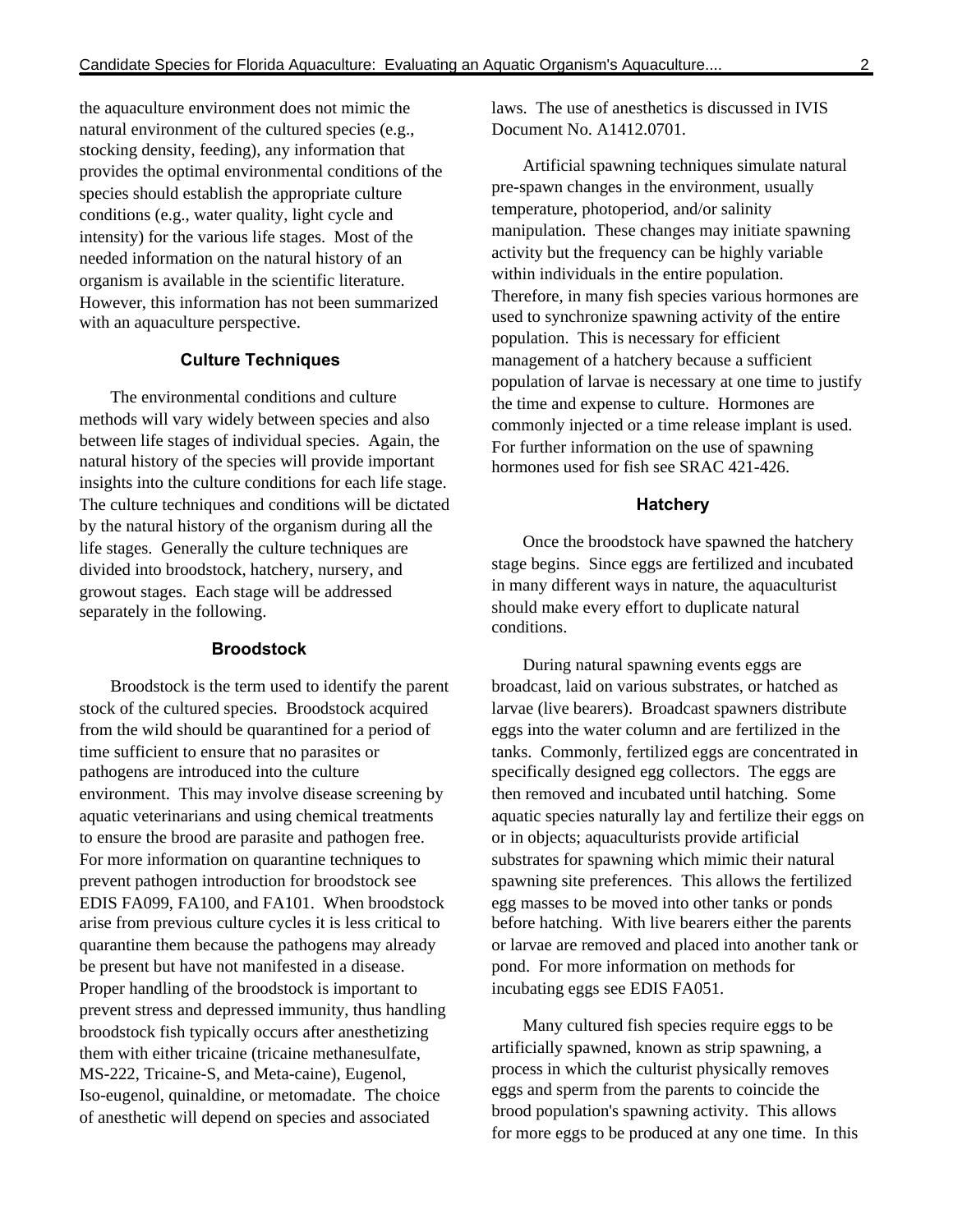case the eggs are artificially fertilized by mixing eggs and milt in a bowl and then incubating the fertilized eggs in hatching jars or specialized tanks.

For all species of aquatic organisms there is a larval stage requiring a controlled environment, thus all water quality parameters should closely duplicate that of the natural environment. For some species the methods to successfully hatch eggs and culture larvae are unknown, while culturing larvae of other species is impractical because of required live feed organisms or the length of the larval cycle. In these cases, larvae or juveniles are often collected from the wild.

#### **Nursery**

The nursery stage begins when the organism is large enough that some developmental change has occurred which signifies it is no longer a larva, often called "metamorphosis", "setting", or "transition" in the scientific literature. This could be a change in morphology (physical appearance), food preference, or habitat preference. When culturing a juvenile aquatic species the environmental conditions of the culture system should be consistent with what the animals would experience in their natural environment. At some point during the juvenile stage, aquatic species with the best aquaculture potential become capable of consuming artificial formulated and commercially available particulate diets. Fishes with the greatest potential for aquaculture are those that can be weaned to commercially available feeds early in their juvenile stage. In order for an artificial diet to be provided, a weaning process is instituted as the cultured organism's diet is shifted from an exclusive live food to an exclusive artificial formulation. This is termed feed training, and the process and the age when the organism is capable of this diet change varies between species.

In contrast, bivalve mollusks, such as oysters, clams, mussels, and scallops, are filter feeders and filter phytoplankton from the water. Production of live phytoplankton is a cost prohibitive process, and most bivalves are transferred after the nursery phase to the natural environment to provide sufficient food resources to grow to a marketable size. In Florida, this requires obtaining leased submerged lands from the state that have been certified for shellfish culture

and are subject to state regulation. For further information see DACS (2005).

Other organisms such as corals, anemones, sponges, and some species of clams are symbiotic hosts to algae living within their cells which harvest sunlight and create food for the host organism. These species require little or no supplemental food.

#### **Growout**

The "growout" phase in aquaculture is defined as the time period from when an organism is transferred from the nursery environment until it is harvested for market. The growout phase typically involves an increase in feed rations, size grading and distribution of animals to maintain optimal stocking density, and more rigorous monitoring of water quality and other environmental parameters. The size of a cultured species for harvest is a business consideration based on growth rate, market demand, and production costs. Other important considerations are the systems necessary to culture the species (tanks, ponds, or cages), power and labor costs, harvesting, processing, and transport of the product. This will have a major impact on the cost of production per unit. Another important consideration is the feed conversion ratio (FCR) or the efficiency the organism converts the consumed feed into mass. Since feed is often the largest variable cost, the efficiency with which the organism converts feed is critical for the economic success of an aquaculture operation.

#### **Market**

Marketing is one of the most important considerations for a producer; many producers successfully culture organisms to market size without identifying the critical issues of supply and demand that will ultimately determine their profitability. Marketing opportunities will change with location, season, demographics, and advertising and branding efforts. For marketing to distant locations transportation costs must be considered. For example, marketing exclusively to buyers in proximity to the farm may be more profitable than shipping to more distant markets that will pay more for the same product after accounting for shipping and distribution costs.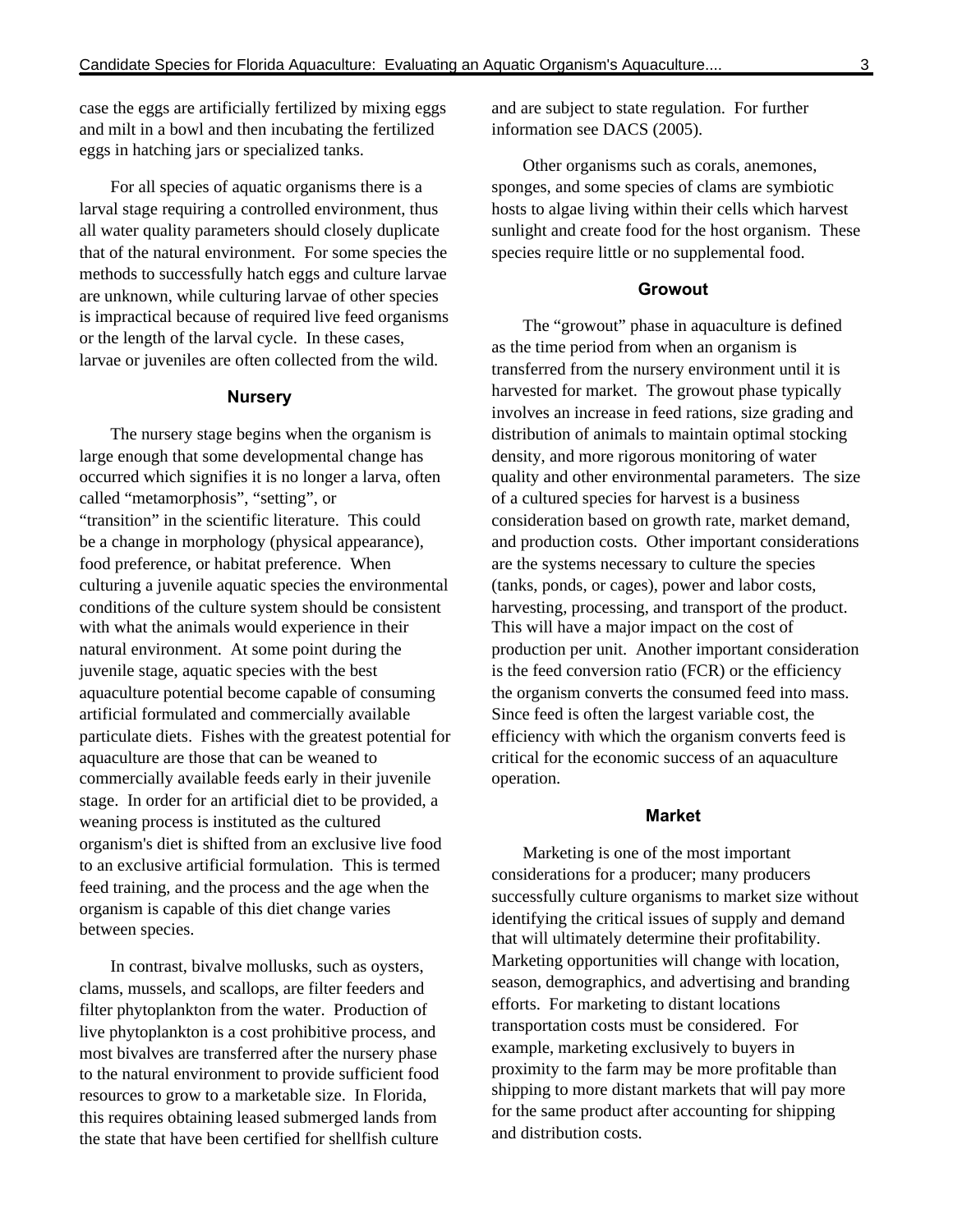Also, it is critical to identify your competition for the available market. Imported products, either the same species or similar, must be considered because usually an imported product's wholesale price is much lower than the production costs for products cultured in the United States, and both are supplying the same market demand. Niche markets are available for some cultured aquatic organisms and often provide a producer the highest market price available, but their size may be a limiting factor. It is important for an aquaculturist in the U.S. to put extensive effort into supplying and expanding niche markets and scheduling his or her production schedule to cater to these customers. Marketing costs, such as brokering fees, packaging and distribution costs, labor, and advertising, must also be taken into account and are part of the total production costs. For more information on marketing aquaculture products see SRAC 350.

#### **Disease**

All organisms are susceptible to various pathogens and parasites during their life. Healthy organisms often carry opportunistic pathogens; the stressful conditions of an aquaculture environment can cause these pathogens to proliferate and manifest themselves as diseases. As such, the most successful aquaculture species are generally more resistant to stress in the culture environment and less likely to develop disease. If disease symptoms are present, there are treatments specific to the pathogen and the cultured species under treatment. However, application of disease treatments for cultured organisms is highly regulated, especially for those organisms which are cultured for human consumption. Rules, treatment methods, vulnerability, and costs to treat potential disease outbreaks need to be considered before culturing an organism because this can have a profound impact on the margin between cost of production and market price. For further information on pathogens of aquatic organisms and treatment see EDIS FA-004.

#### **Conclusion**

This publication has summarized the critical issues aquaculturists should consider before attempting to culture an aquatic species to sell for profit. A successful aquaculturist will consider all of these issues when developing an aquaculture business plan.

This publication is the introduction to a series of EDIS publications. Each publication to follow will summarize the current knowledge of these critical characteristics for aquatic species which are of interest or have the potential as a species for aquaculture in Florida.

## **Characteristics to evaluate when considering the aquaculture potential for a species.**

- 1. Legally cultured
- 2. Biology, ecology, and life history known
- 3. Culture methods known
- 4. Perceived market value
- 5. Supply and demand
- 6. Availability of broodstock or larvae

7. Ability to culture at high population densities in a controlled environment

8. Ability to consume and efficiently grow on artificial formulated diets

9. Able to mimic natural life cycle in a controlled environment

10. Possibility of captive breeding and closing the life cycle in a controlled environment

11. Market size is attainable in economically feasible period of time

12. Minimal vulnerability to pathogens

### **Recommended Reading**

DACS. 2005. Aquaculture Best Management Practices Manual. Florida Department of Agriculture and Consumer Services, Division of Aquaculture, Tallahassee, FL.

http://www.floridaaquaculture.com/Pub.htm